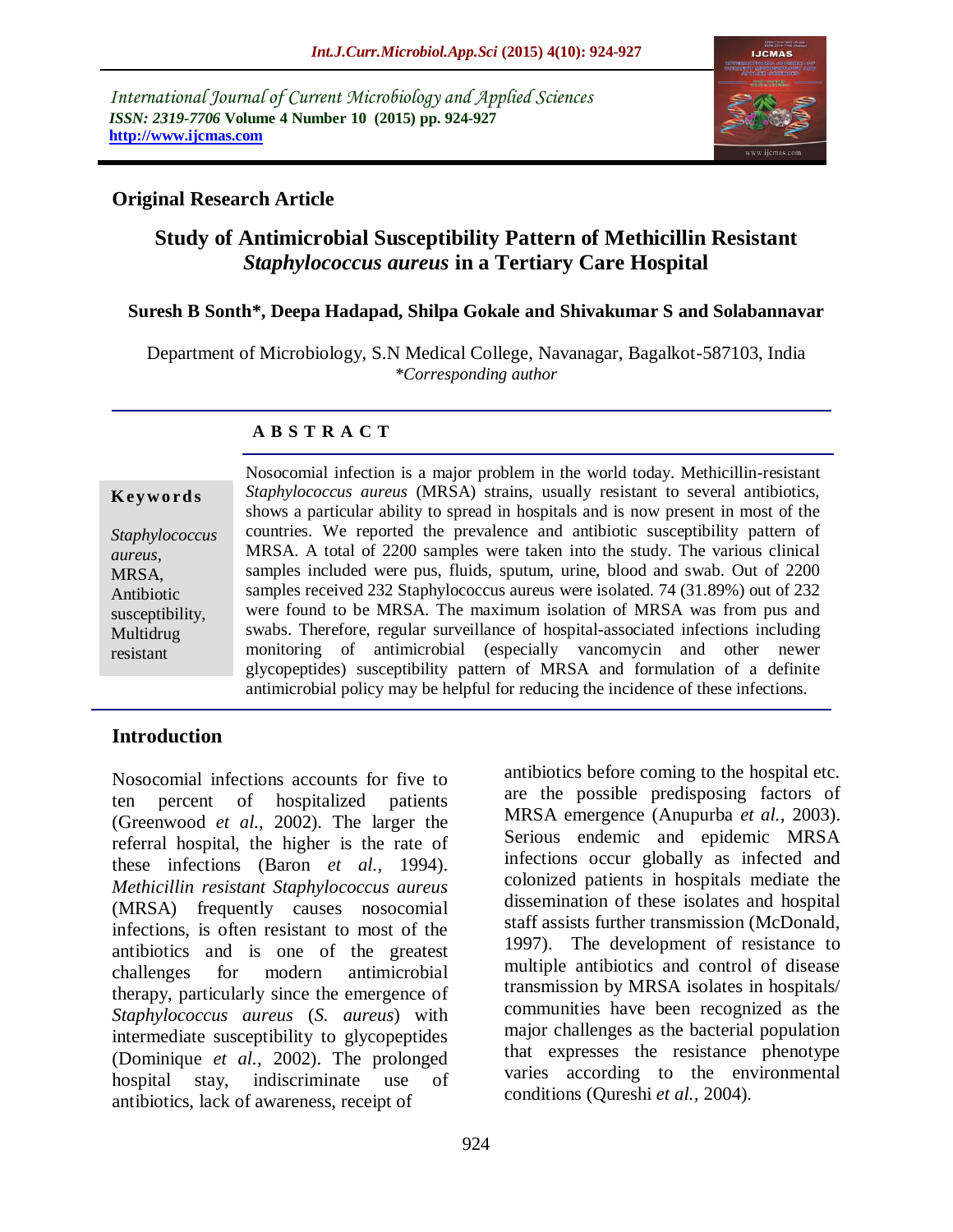Therefore, the knowledge of prevalence of MRSA and their current antimicrobial profile becomes necessary in the selection of appropriate empirical treatment of these infections. We determine the prevalence of MRSA from different samples and their susceptibility pattern to various antimicrobial agents.

### **Materials and Methods**

The study was carried out in the department of Microbiology of a teaching institute in the northern part of Karnataka. The study period is from January 2014 to June 2015. A total of 2200 samples were taken into the study. The various clinical samples included were pus, fluids, sputum, urine, blood and swab. All the samples were aseptically handled and processed. The morphotypes were done for all the samples based on the Gram staining method to determine the likely organism present. Subsequently, the clinical specimens were inoculated on to blood agar plates (aerobic with 5%  $CO<sub>2</sub>$ ), Mac Conkey agar and incubated at 37ºC for 24 hours. The colonies of Gram-positive cocci in clusters were further confirmed using biochemical reactions. All strains were further tested for the production of free coagulase enzyme using tube coagulase test based on standard methods (Betty *et al.,* 2002). *Staphylococcus aureus* ATTC-25923 of known coagulase production was included as control strain.

Testing for methicillin resistance was performed using the cefoxitin disc diffusion method recommended by the Clinical and Laboratory Standard Institute (CLSI, 2010). The isolates were considered methicillin resistant if zone of inhibition was 10 mm or less. Antibiogram was performed by modified Kirby Bauer Disc Diffusion method as per CLSI Standards against the following antibiotics- penicillin (10 units), amikacin (30μg), vancomycin (30μg),

gentamicin (10μg), ampicillin (10μg), cefuroxime (30μg), cefotaxime (3μg), chloramphenicol (30 μg), erythromycin (15μg), oxacillin  $(1.0\mu$ g), co-trimoxazole  $(1.25/23.75 \text{ \mu g})$ , clindamycin  $(2\mu g)$  and ofloxacin (10μg).

### **Results and Discussion**

Out of 2200 samples received 232 *Staphylococcus aureus* were isolated. 74 (31.89%) out of 232 were found to be MRSA. The maximum isolation of MRSA was from pus and swabs. The number and percentage of isolation of MRSA from different clinical specimens are given in (Table 1).

The drug resistance patterns of MRSA isolated from clinical specimens and carrier screening samples were found to be highly variable. Almost all the 74 MRSA strains (98.9%) screened from clinical specimens were resistant to penicillin, 94.8% to ampicillin, 68.4% to co-trimoxazole, 58.8% to gentamicin, 61.2% to cephalexin and 67.8% to erythromycin. However, all (100%) MRSA strains recorded sensitivity to vancomycin, which was followed by 96.2% to linezolid. In general, 68.2% of MRSA strains were proved to be multidrug resistant. Higher percentage of intermediate resistance was noted against antibiotics such as erythromycin, ofloxacin, amikacin, cephotaxime and ciprofloxacin (Table 2).

The important reservoirs of MRSA in hospitals/institutions are infected or colonized patients and transient hand carriage on the hands of health care workers is the predominant mode for patient-topatient transmission*. S. aureus* continues to cause skin and soft tissue infections (SSTI) in the community as well as invasive infections in the hospitalized patients. In a recent Europe-wide survey, the most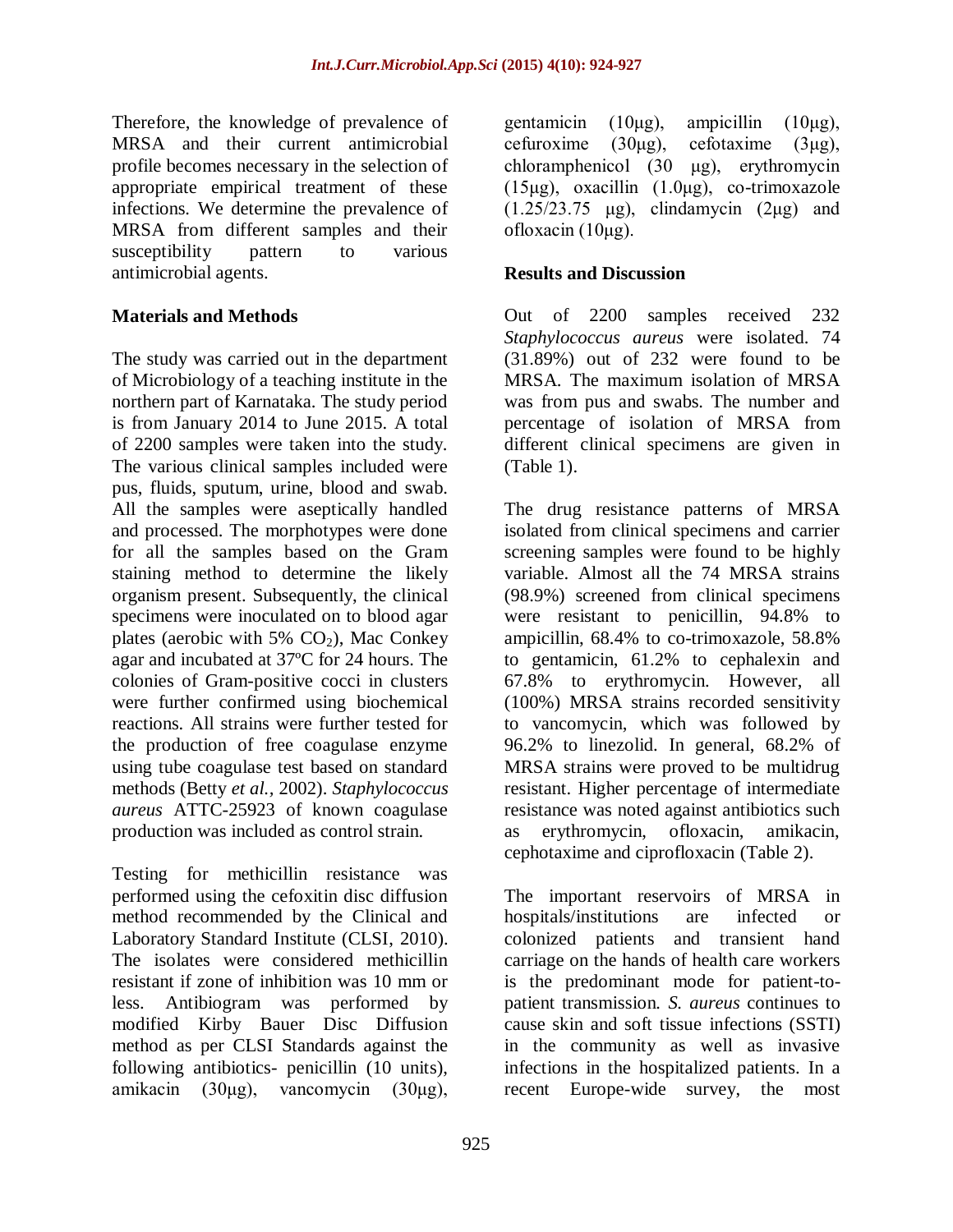common organisms in SSTIs were *S. aureus* (71% cases) with 22.5 per cent being MRSA. The proportion of MRSA varied among countries ranging from 0.4 per cent in Sweden to 48.4 per cent in Belgium (Sader *et al.,* 2010). In the present study prevalence was seen highest in pus (35.2%)

& swabs (33.8%) samples. Similar observation was made by Mehta, who in his study on control of MRSA in a tertiary care center, had reported an isolation rate of 33% from pus and wound swabs (Mehta *et al.,* 1998).

| <b>Sample</b> | <b>No of Staph aureus</b> | No of MRSA | <b>Percentage</b> |
|---------------|---------------------------|------------|-------------------|
| Pus           | 88                        | 31         | 35.2%             |
| Swab          | 71                        | 24         | 33.8%             |
| <b>Blood</b>  | 36                        | 9          | 25%               |
| Sputum        | 24                        |            | 29.1%             |
| Urine         |                           | ∠          | 25%               |
| Body fluids   |                           |            | 20%               |

#### **Table.1** Number of MRSA isolated from different samples

**Table.2** Percentage of drug resistance to various antibacterial agents

| Drug           | <b>Percentage of resistance</b> |  |
|----------------|---------------------------------|--|
| Penicillin     | 98.9%                           |  |
| Ampicillin     | 94.8%                           |  |
| Co-trimoxazole | 68.4%                           |  |
| Gentamicin     | 58.8%                           |  |
| Cephalexin     | 61.2%                           |  |
| Erythromicin   | 67.8%                           |  |
| Vancomycin     | 0%                              |  |
| Linezolid      | 3.8%                            |  |
| Ofloxacin      | 49.2%                           |  |
| Amikacin       | 38.8%                           |  |
| Cephotaxime    | 52.6%                           |  |
| Ciprofloxacin  | 54.8%                           |  |

In the present study all the strains showed susceptibility to vancomycin and most of them were susceptible to linezolid. All the strains were resistant to penicillin and most of them were resistant to ampicillin. The resistance for cephotaxime was 52.6%. Resistance to quinolones like Ciprofloxacin and ofloxacin were 54.8% and 49.2% respectively. This is probably due to the indiscriminate and empirical use of these drugs. The resistance in our study is relatively less than those of Udaya *et al.* 

(1997) (95.8%) and Mehta *et al.* (1998) (68%). Vancomycin is considered inferior to β-lactams for the treatment of MSSA bacteraemia and endocarditis (Liu *et al.,* 2011).

Therefore, the first-generation cephalosporins are the drugs of choice for the treatment of MSSA infections in patients who are unable to tolerate antistaphylococcal penicillins. De-escalation of vancomycin to β-lactams should be